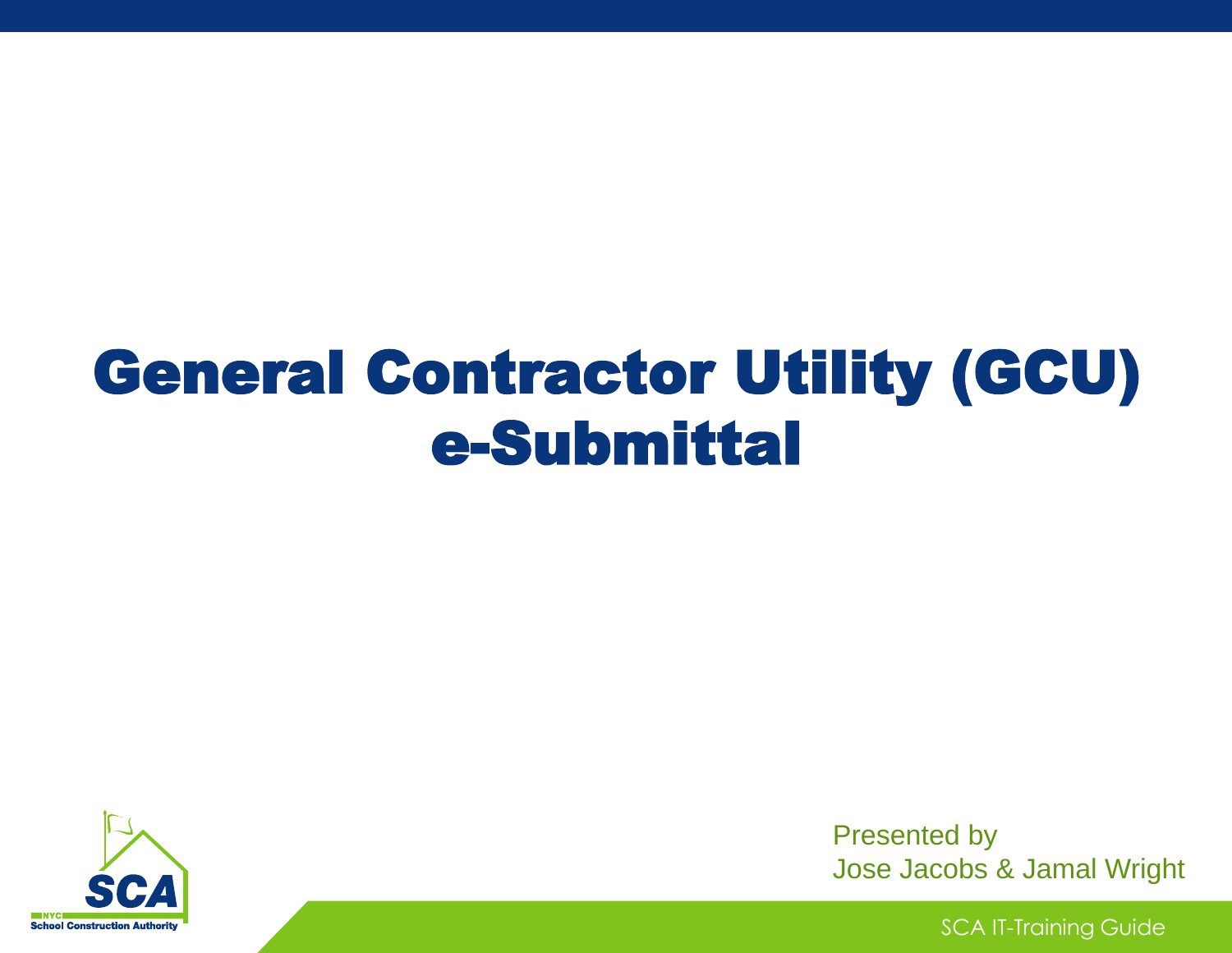## eSubmittal

**eSubmitta**l was implemented in an effort to streamline the submittal processes for our General Contractors (GC), Project Officers (PO), and Architects / Engineers of Record (AEOR)

#### What are the benefits?

- Documents are digitally uploaded.
- Submittal Packages are created electronically by the GC.
- Review Cycle is generated by the GC and forwarded to PO & AEOR electronically for review and comments.
- Real Time results and notifications.

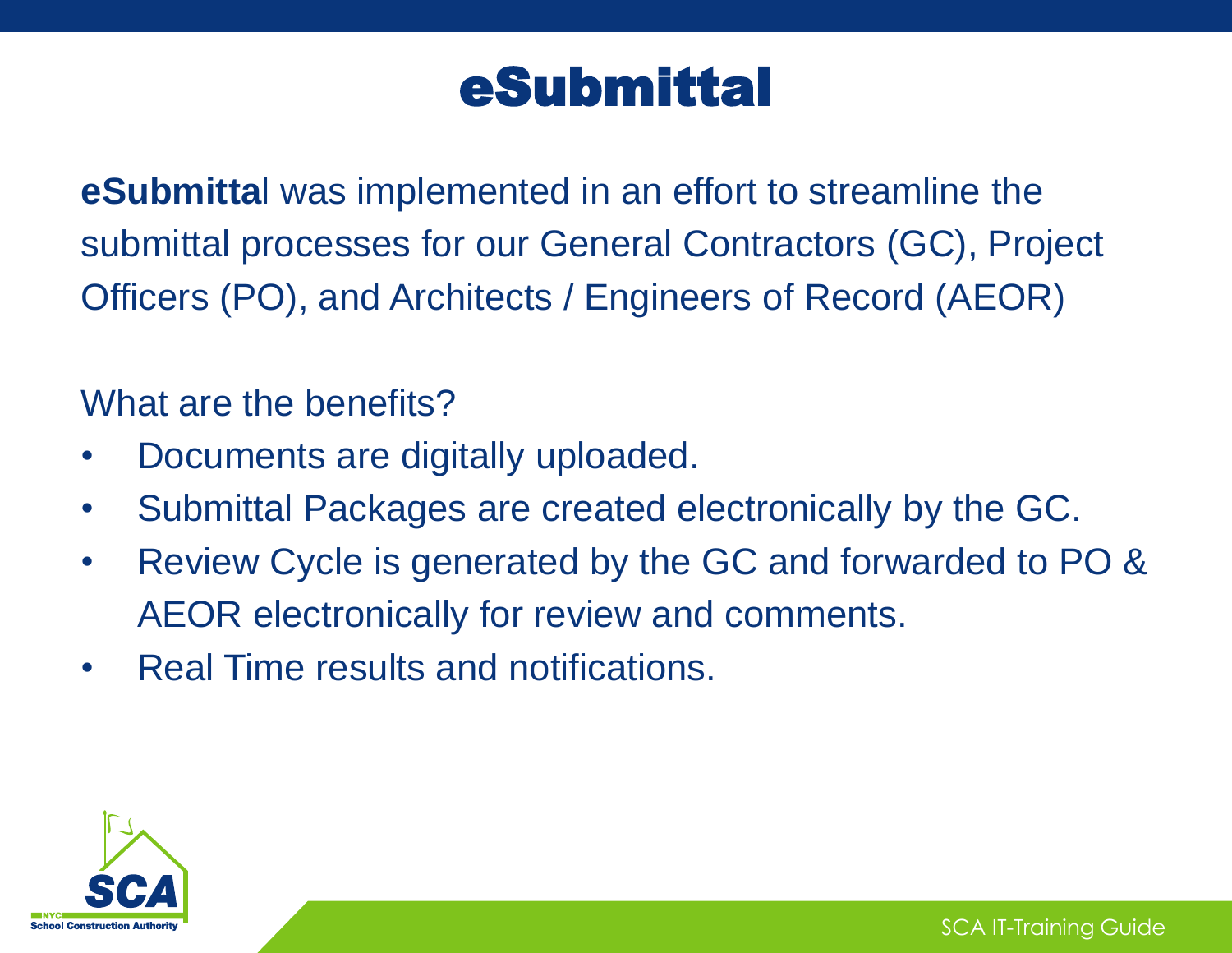## eSubmittal Step by Step GC (a.)

- 1. Log on to Citrix (external users)
- 2. Click on GC Utility Icon **of the SCA** Application Portal
- 3. The "GCU Dashboard To Do List" is displayed
- 4. From the Dashboard Select the eSubmittal Tab
- 5. Click on the project icon to display list of projects
- 6. Select your project

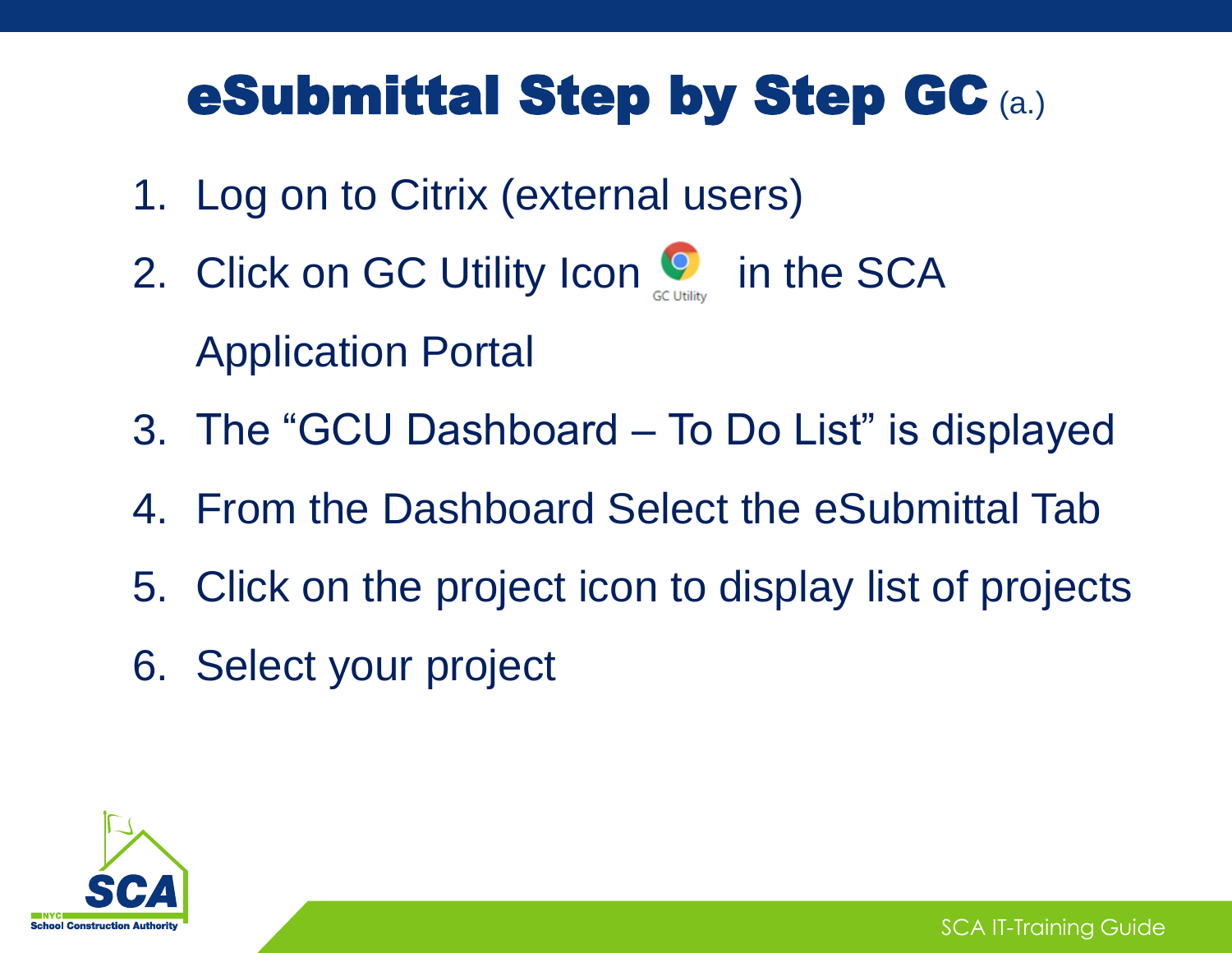## eSubmittal Step by Step GC (b.)

- 6. You can also select your project using Link below
	- *Initial Project Log Waiting for Approval*
- 7. Create the submittal log and send it to PO for review
- 8. The PO sends it to the AEOR for review
- 9. Upon review by AEOR the log is created in PCM and numbers are assigned to each submittal. 10.The GC can now begin the Submittal process.

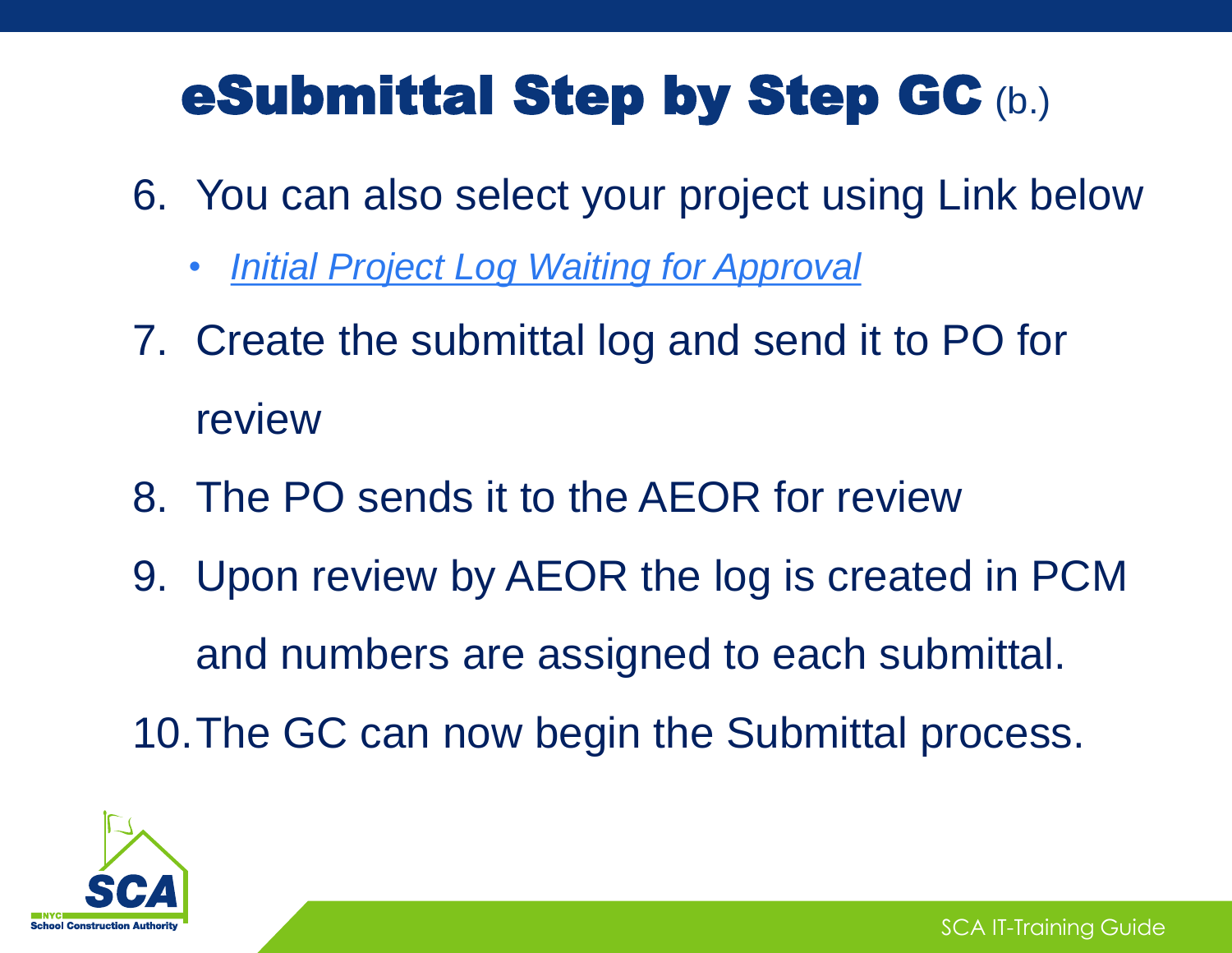## General Contractor Utility **(GCU) Login**

### **Login Steps**: (External Users)

1. Log on to Citrix

**ENVCI** 

**School Construction Authority** 

2. Click on the GC Utility icon

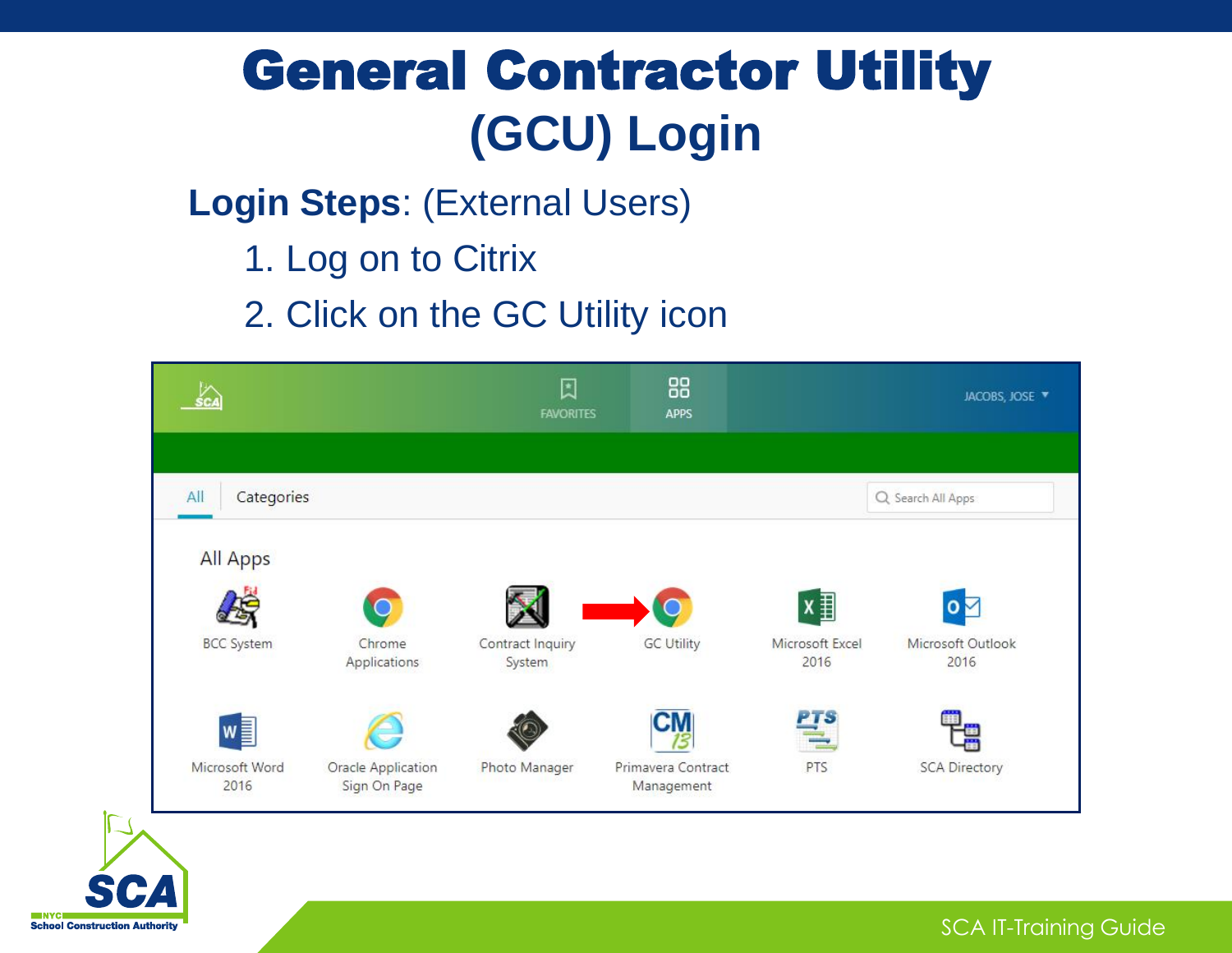## General Contractor Utility **(GCU) Login**

### **Login Steps**: (Internal Users)

### 1. Open your Chrome Browser

2. Click on the GC Utility icon



#### **Google Chrome Applications Menu**

The following applications have been certified to work with Google Chrome. Do not use this browser for any other applications like Oracle Financia Discoverer, CM 13, IFA and PTS because they have not been tested and will not run properly.

If you have any question or concern, please feel free to contact the IT Service Desk via email servicedesk@nycsca.org or phone (718)472-8871.

- Accounting Repository
- Active Closeout Tracking (ACT)
- Active Closeout Tracking (ACT II)
- A&E Archive
- A&E Bulletin and Compliance
- Building Code Compliance (BCC 2.0)
- Cost Estimating System (CES) Authorized Users Only
- · eFleet Fleet Management System
- EnFo (Environmental Information System)
- $\blacksquare$ General Contractor Utility (GCU)
- Internal Audit MAP Tracker (IAT)
- Labor Law Compliance Management System (LCMS)
- Labor Law Inspection System (LLIS) Authorized Users Only

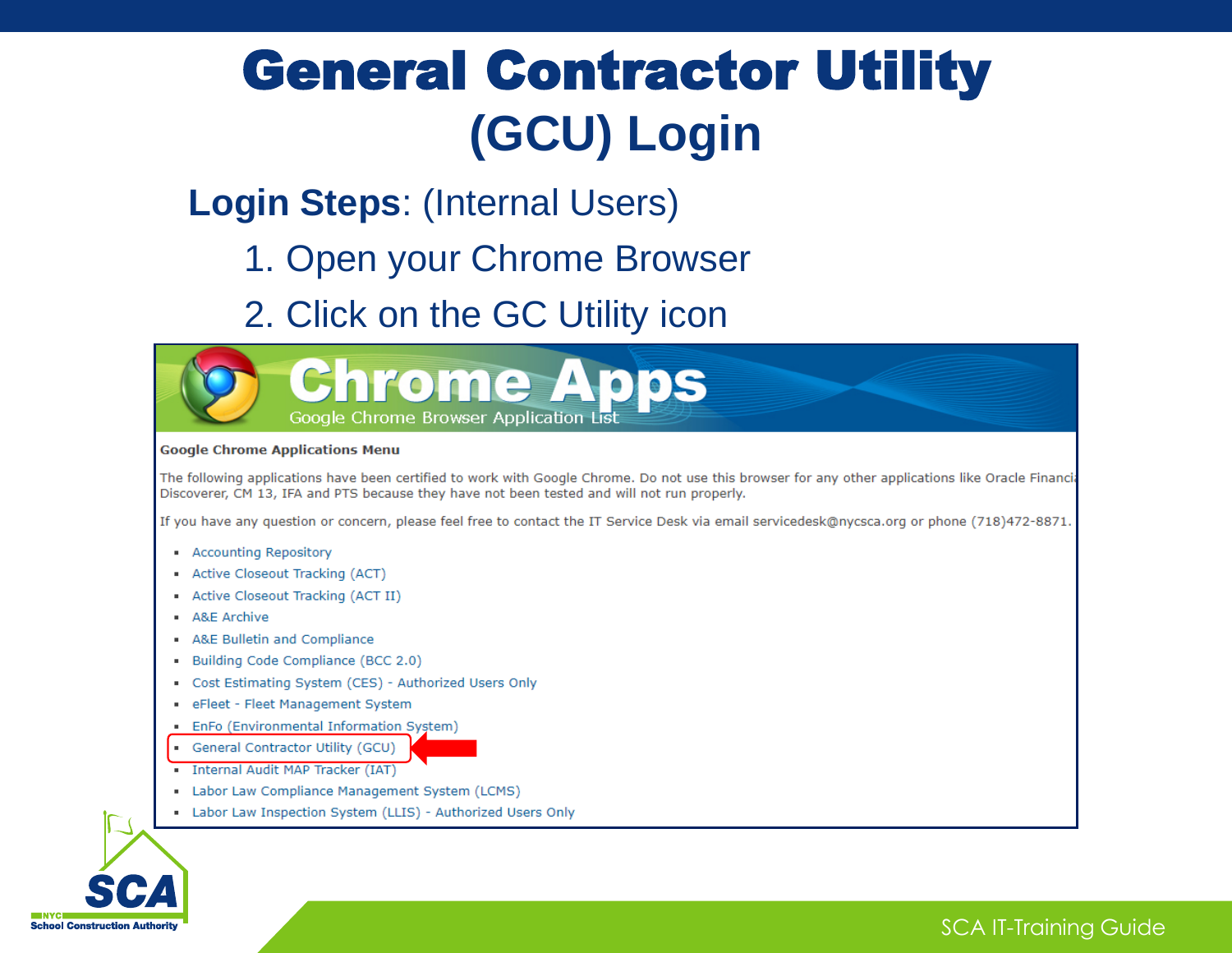## eSubmittal Dashboard – To Do List

• Click on the eSubmittal Tab to display the eSubmittal Dashboard,

| <b>GC Utility</b><br><b>General Contractor Utility - PCM</b><br>564<br>eSubmittal<br><b>UTP</b><br><b>Dash</b> | Welcome Tsahas, Gus<br>Switch User<br>Environment: Training (version: 4.0.0.0) |
|----------------------------------------------------------------------------------------------------------------|--------------------------------------------------------------------------------|
| <b>GCU Dashboard - To Do List</b>                                                                              |                                                                                |
| eSubmittal                                                                                                     |                                                                                |
| Category                                                                                                       | <b>No of Items</b>                                                             |
| Initial Project Log waiting for approval                                                                       |                                                                                |
| In Progress Submittals                                                                                         |                                                                                |

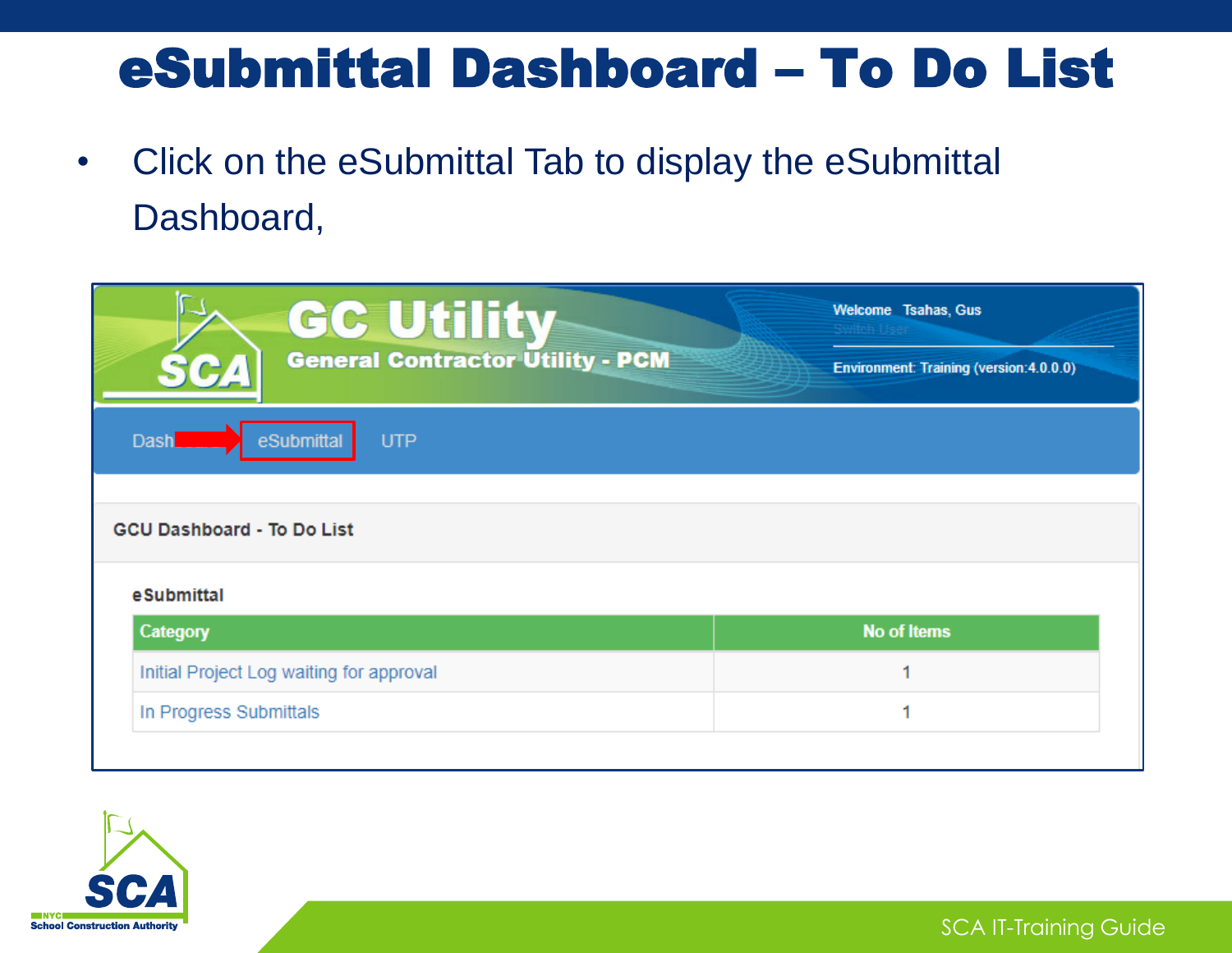## eSubmittal Dashboard – To Do List

- Click on the link 'Initial Project Log waiting for approval' to view and select your project.
- If the project is not listed, click on the projects icon to view and select the project

|                       | <b>ESU Dashboard - To Do List</b> |                                                       |                                                                                                                |                             |        |
|-----------------------|-----------------------------------|-------------------------------------------------------|----------------------------------------------------------------------------------------------------------------|-----------------------------|--------|
| Q<br>Se               | eSubmittal                        |                                                       |                                                                                                                |                             |        |
| ☎                     | <b>Category</b>                   |                                                       |                                                                                                                | <b>No of Items</b>          |        |
| <b>Dashboard</b>      |                                   | Initial Project Log waiting for approval              | and the state of the state of the state of the state of the state of the state of the state of the state of th |                             |        |
| 51<br><b>Projects</b> | In Progress Submittals            |                                                       |                                                                                                                |                             |        |
| 狂                     |                                   | eSubmittal - Initial Project Log waiting for approval |                                                                                                                |                             |        |
| MB025782              |                                   |                                                       |                                                                                                                |                             |        |
| ₽                     | Project                           | <b>Status</b>                                         | <b>Last Action By</b><br>Y<br>Y                                                                                | <b>Action Required From</b> | Due By |



#### \* Click on the Project name to open the project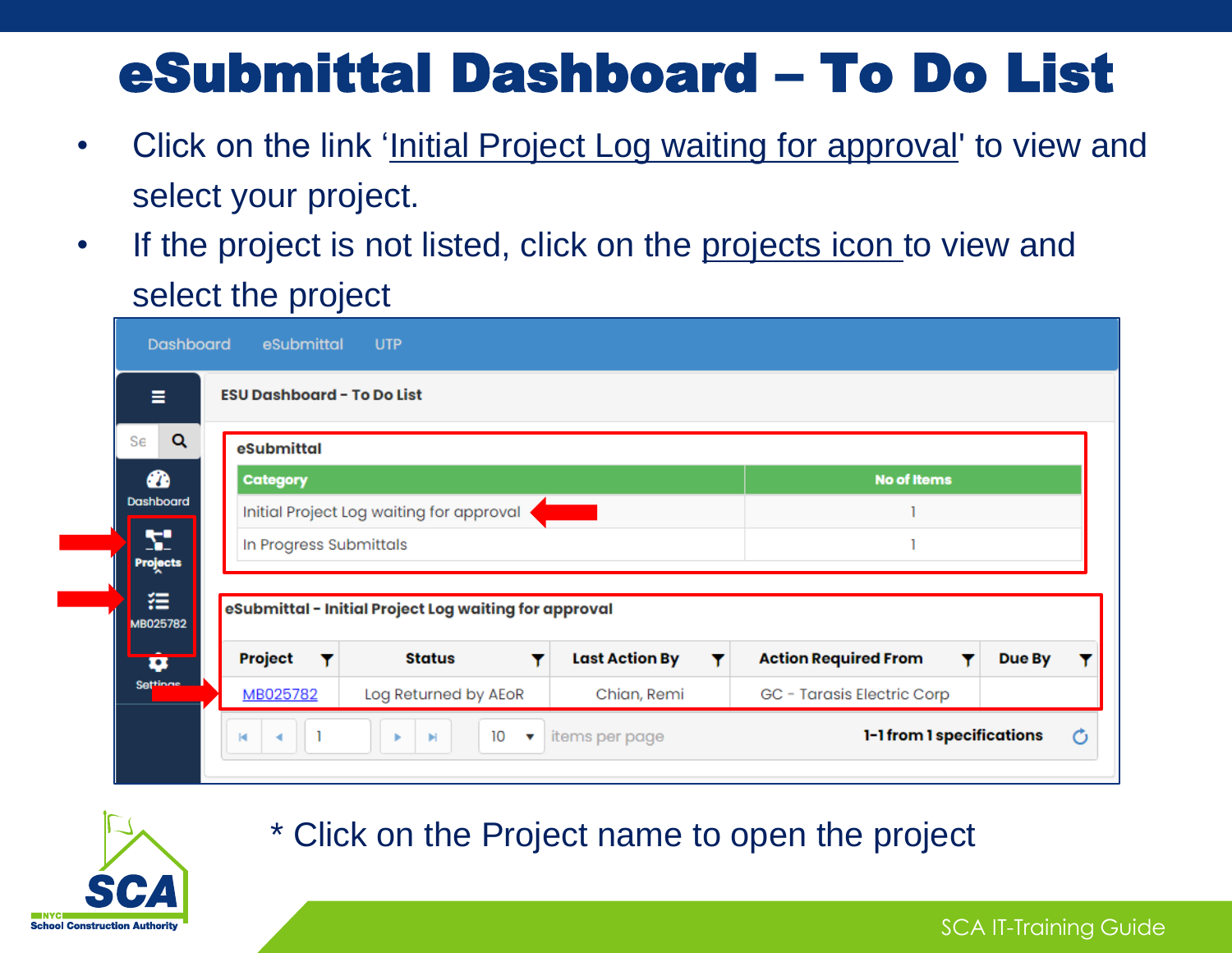## eSubmittal – Project Detail Window

### **Project header:**

|   | <b>ESUBMITTAL</b> |                                        |                     |                                             |                       |                                               |
|---|-------------------|----------------------------------------|---------------------|---------------------------------------------|-----------------------|-----------------------------------------------|
| Ξ | Project:          | PS557K02                               | <b>Description:</b> | PS557K New 4 Story School                   | Contract#:            | C000015330                                    |
|   | Design#:          | 104559                                 | $LLW#$ :            | 104559                                      | PO:                   | Jessie Molina - SCA - Construction Management |
|   | Q GC:             | Aditya Thaker - Plaza Construction LLC | AEoR:               | Matthew MccLain - Rawlings Architects, P.C. | <b>A&amp;E Coord:</b> | Matthew MccLain - Rawlings Architects, P.C.   |

#### **Progress Bar:**



#### **Master & Submittal Log**

| Master & Submittal Log 2 1 1 0 1 |                 |            |                     |                       |          |                        |          |      |                |
|----------------------------------|-----------------|------------|---------------------|-----------------------|----------|------------------------|----------|------|----------------|
| Attach                           |                 |            |                     |                       |          |                        |          |      | 画              |
| <b>Excel Row</b>                 | <b>Division</b> | Packgae No | <b>Package Name</b> | <b>Package Abbrev</b> | Submital | <b>Submital Abbrev</b> | Category | Type | <b>Remarks</b> |
| $\blacktriangle$<br>$\mathbf{v}$ |                 |            |                     |                       |          |                        |          |      |                |

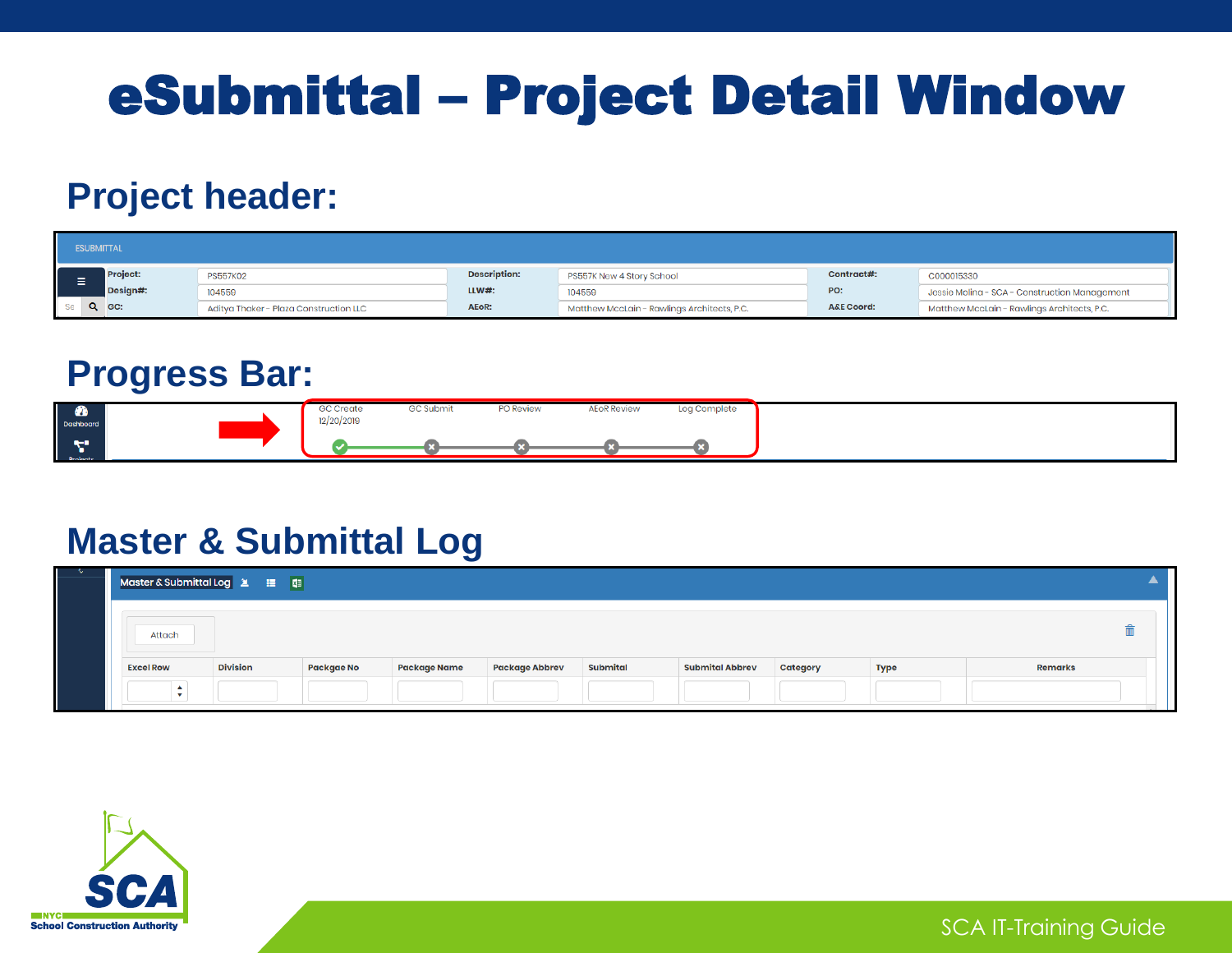### eSubmittal Step by Step GC (1.) **Create Submittal Log**

- 1. Download SCA Master Submittal log by clicking of the excel icon
- 2. Open the downloaded MasterLogs file
- 3. Save file on to your computer.
- 4. Expand columns to fit text
- 5. Do not remove any columns

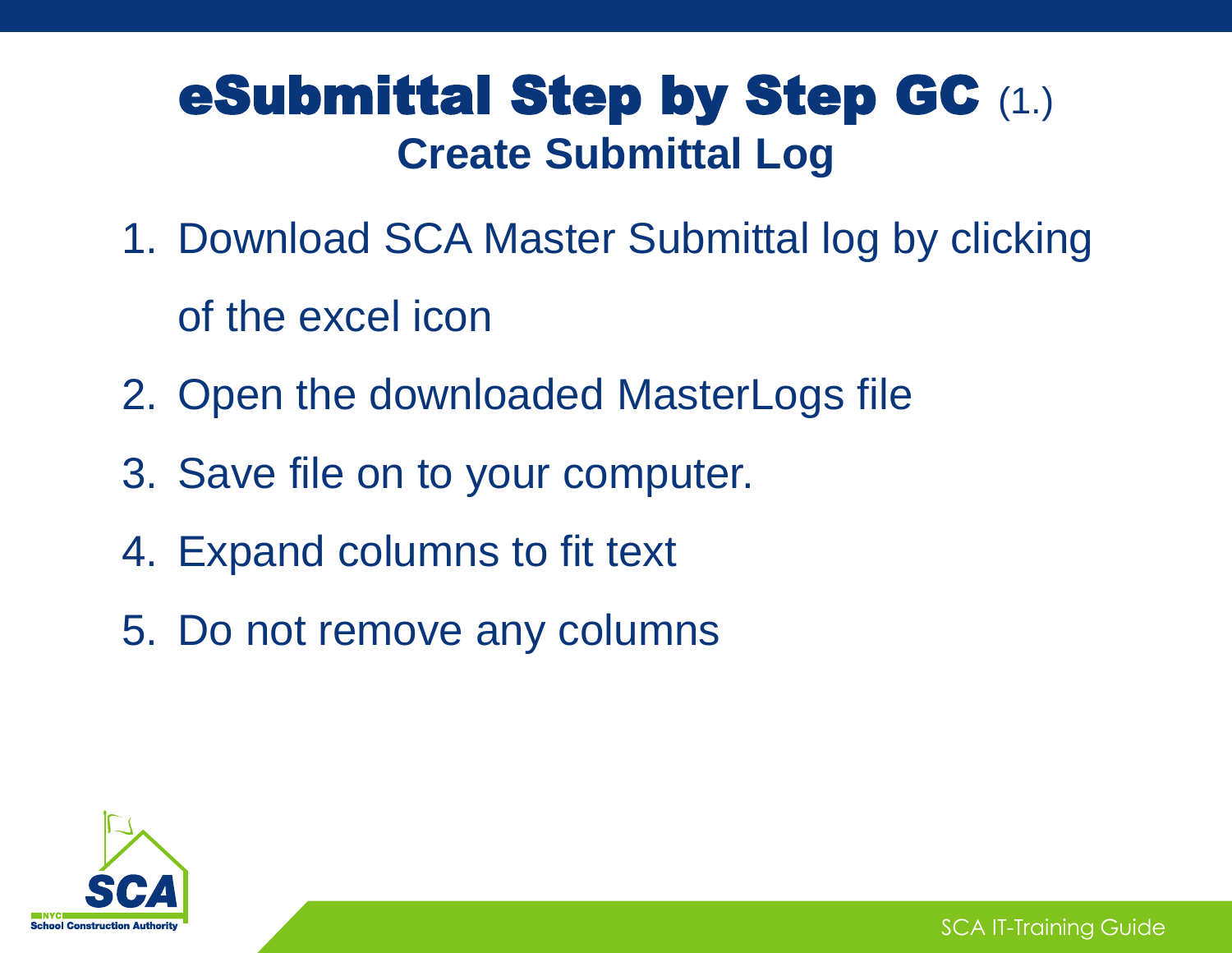### eSubmittal Step by Step GC (2.) **Create Submittal Log**

- 6. Remove rows that are not applicable to your project
- 7. Remove rows that have blank Submittal Titles
- 8. Do not change data from the following columns (Project Name, Division, Package Name and Package Name Abbreviation)
- 9. Change Only Data in the following columns\* (Submittal Name, Submittal Name Abbreviation)

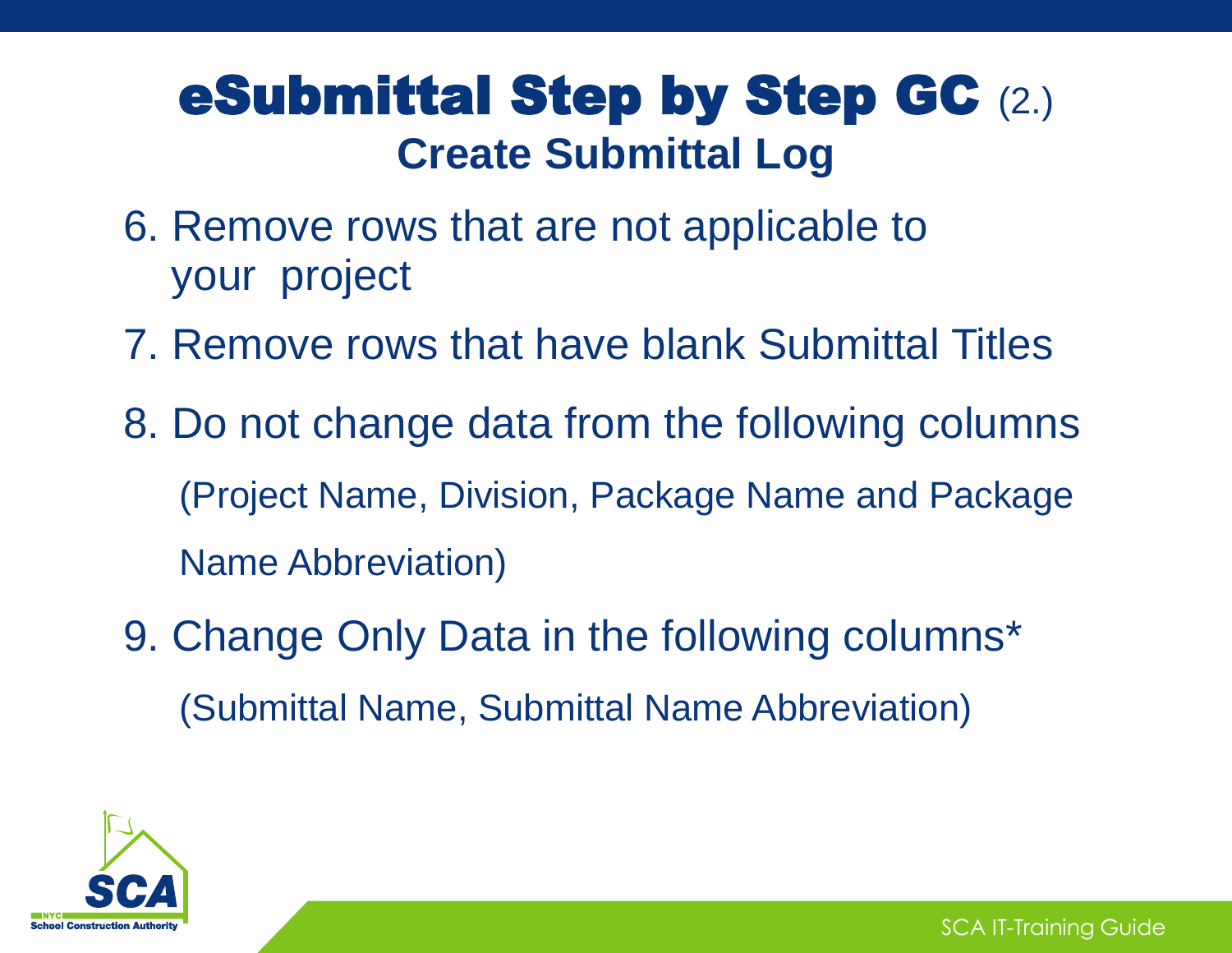### eSubmittal Step by Step GC **Create Submittal Log**

If submittal pkg is not in the master log provided, you can add rows to the log by filling the following columns.

(Project Name, Division, Package Name, and Package Name Abbreviation, Submittal Name, Submittal Name Abbreviation)

Upon completion of the changes Save File As Text (Tab delimited) (\*.txt)

You can now **import** the updated text file into the e-Submittal module by clicking on the Attach

button.

**School Construction Auth** 

Attach

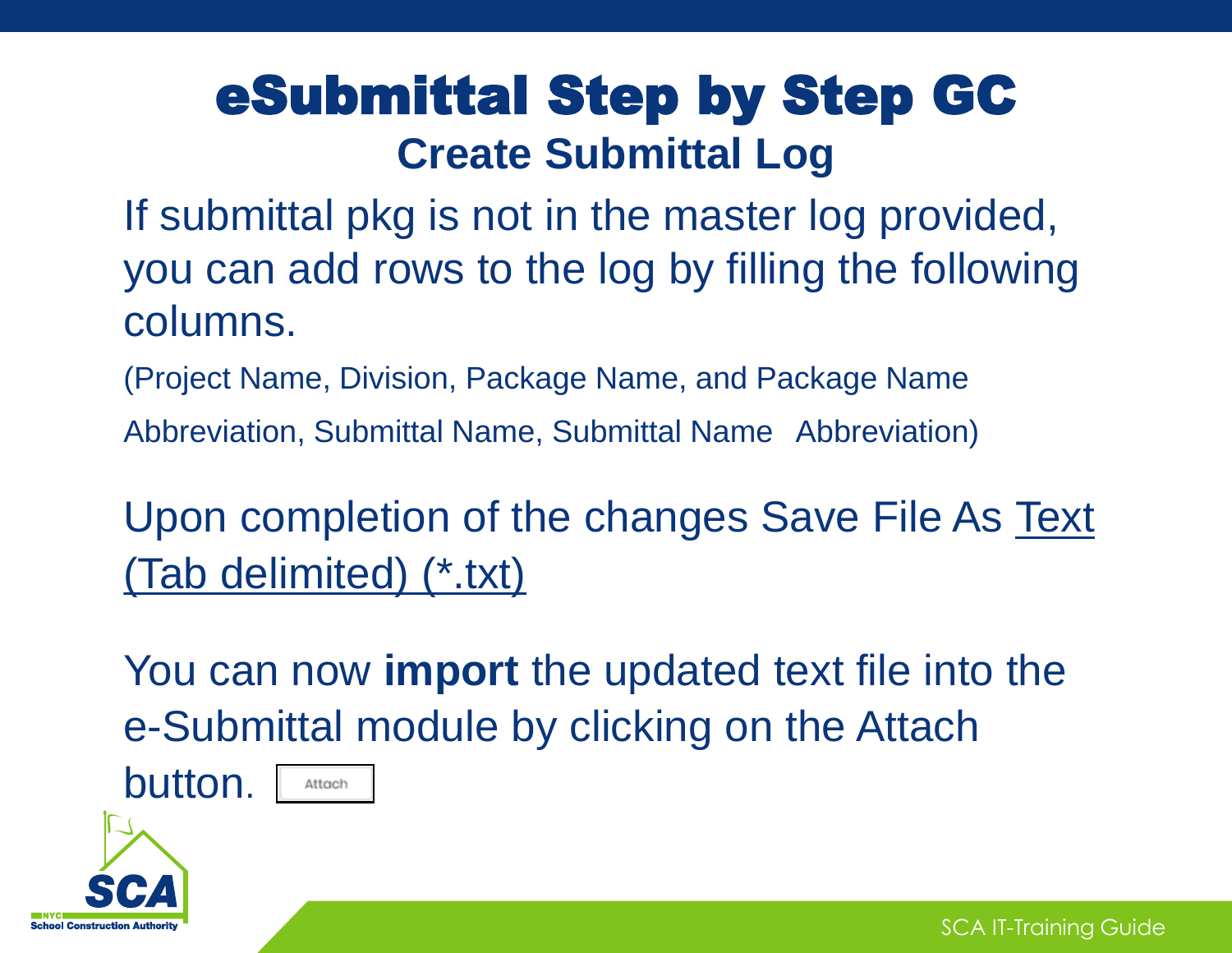### eSubmittal Step by Step GC Create Submittal Log

If there are errors in the file uploaded they will show in the screen below. See Remarks Column for description of error. Use row number below to make corrections on the Master log. Once all corrections are made click on the Delete Icon  $\blacksquare$  to clear screen and start over the upload

| Master & Submittal Log <sup>2</sup><br>Attach | 價               | 四          |                                                                           |                                                      |                 |          |          |             | 面                                                     |
|-----------------------------------------------|-----------------|------------|---------------------------------------------------------------------------|------------------------------------------------------|-----------------|----------|----------|-------------|-------------------------------------------------------|
| <b>Excel Row</b>                              | <b>Division</b> | Packgae No | Package N                                                                 | Package A                                            | <b>Submital</b> | Submital | Category | <b>Type</b> | <b>Remarks</b>                                        |
| ▲<br>v                                        |                 |            |                                                                           |                                                      |                 |          |          |             |                                                       |
| 81                                            | O <sub>1</sub>  | S01630     | <b>PRODUCT</b><br>SUBSTITUTI                                              | <b>PRODUCT</b><br>SUBSTITUTI                         |                 |          |          |             | 1. Invalid Submittal Name - (Length<br>Allowed 1-250) |
| 82                                            | 01              | S01650     | <b>FACILITY</b><br>START-UP,<br><b>DEMONSTR</b><br>AND<br><b>TRAINING</b> | <b>FACILITY</b><br>START-UP,<br><b>DEMONSTR</b><br>А |                 |          |          |             | 1. Invalid Submittal Name - (Length<br>Allowed 1-250) |
| 83                                            | -01             | S01660     | SUPPLEMEN<br>COMMISSIO<br><b>REQUIREME</b>                                | SUPPLEMEN<br>COMMISSIO<br><b>REQUIREM</b>            |                 |          |          |             | 1. Invalid Submittal Name - (Length<br>Allowed 1-250) |

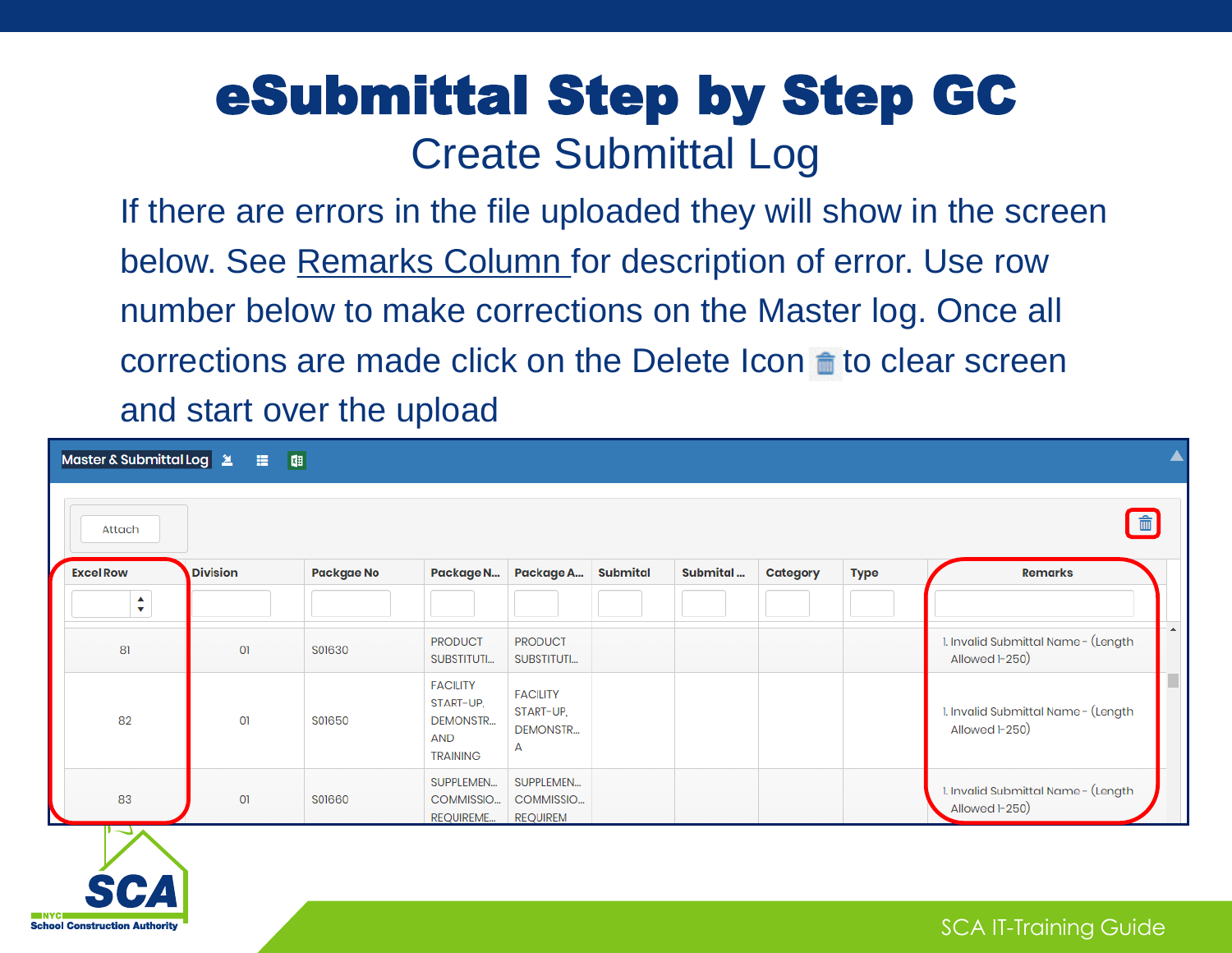### eSubmittal Step by Step GC **Submittal Process**

- 1. Once the file is uploaded with no errors the log can be submitted for review to the Project Officer.
- 2. Project Officers reviews the log
	- Can return the log to the GC for corrections
	- or they forward the log to the architect for review
- 3. The AOR
	- Can return the log to the GC for corrections
	- or they Concur
- 4. Once concurred the log is created in PCM and submittals numbers are issued.
- 5. This will enable the GC to start the submittal process.

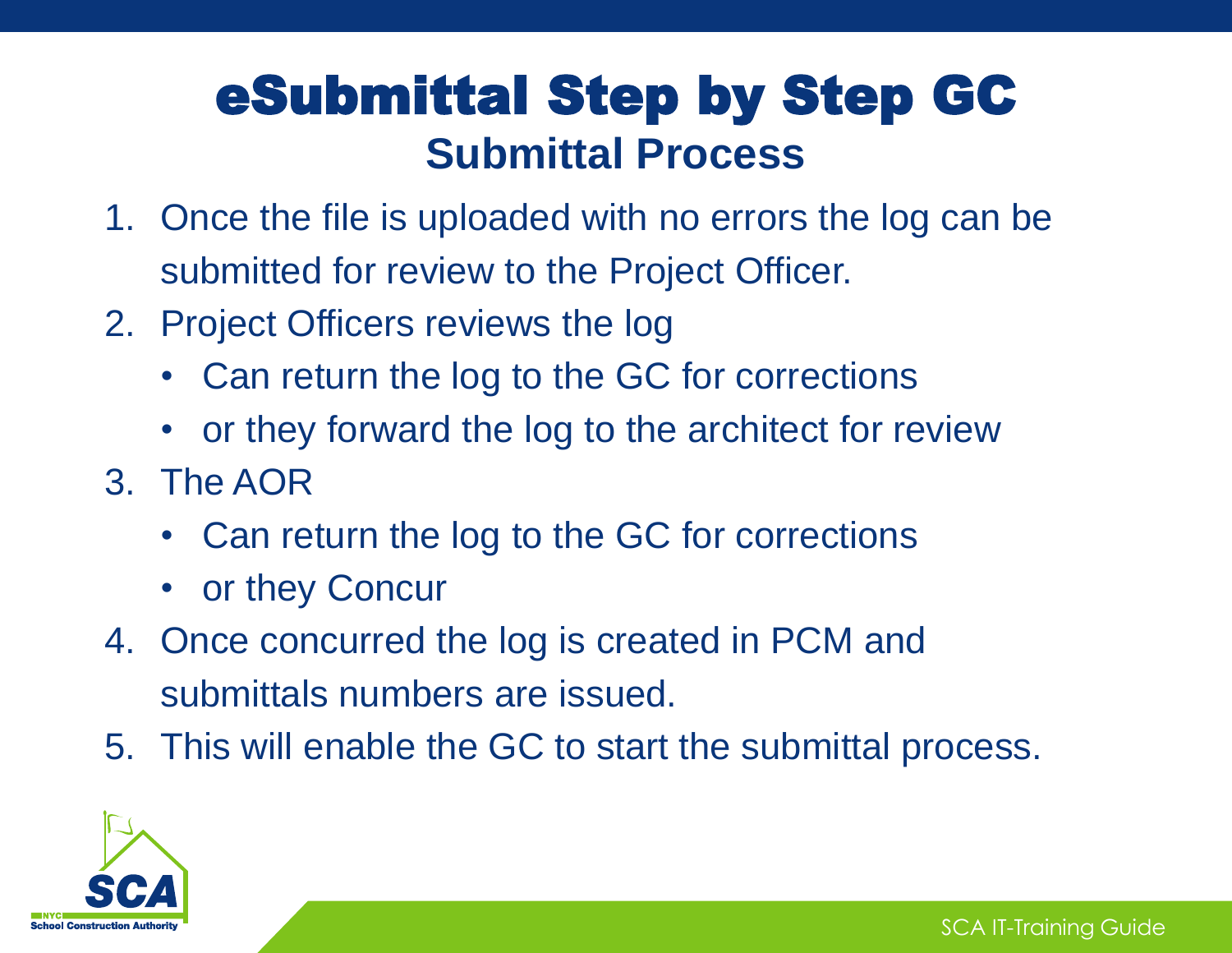### eSubmittal Step by Step GC **Submittal Process**

#### To Add New Review Cycle Click on the pencil Icon

| <b>ESUBMITTAL</b>             |          |                        |                                         |                     |                                       |                       |                                        |   |               |                          |  |
|-------------------------------|----------|------------------------|-----------------------------------------|---------------------|---------------------------------------|-----------------------|----------------------------------------|---|---------------|--------------------------|--|
| Ξ                             | Project: |                        | PS206Q06                                | <b>Description:</b> | PS206Q New Three Story Addition       | Contract#:            | C000015492                             |   |               |                          |  |
|                               |          | Design#:               | 108814                                  | $LLW#$ :            | 108814                                | PO:                   | Cornel Heghes - SCA - Construction Man |   |               |                          |  |
| $\alpha$<br>Se                | GC:      |                        | George Pipergias - Technico Constructic | AEoR:               | Alanna Jaworski - CTA Architects P.C. | <b>A&amp;E Coord:</b> | Alanna Jaworski - CTA Architects P.C.  |   |               |                          |  |
| $\bullet$<br><b>Dashboard</b> |          |                        | PS206Q06-Submittal Details              |                     |                                       |                       |                                        |   |               | $\overline{\phantom{a}}$ |  |
| A.<br>Projects                |          | <b>O</b> New Submittal | 四<br>$\odot$<br>$\odot$                 |                     |                                       |                       | All<br>Status:                         |   |               | ÷                        |  |
| 狂<br>PS206Q06                 |          | <b>Division</b>        | Package                                 | <b>Submittal No</b> | <b>Submittal Title</b>                | Category              | <b>Type</b>                            |   |               |                          |  |
|                               |          |                        |                                         |                     | Y                                     | ۳                     | $\mathbf \mathbf v$                    |   |               |                          |  |
|                               |          | O1                     | S01010 - S01010                         | S01010-001          | <b>Coordination Drawings</b>          |                       |                                        |   |               |                          |  |
|                               |          | O <sub>1</sub>         | S01010 - S01010                         | S01010-002          | <b>Final Lot Survey</b>               |                       |                                        | C | $\mathscr{E}$ | ٠                        |  |
|                               |          | O1                     | S01300 - SUBMITTALS                     | S01300-001          | Submittal Schedule                    |                       |                                        | U |               |                          |  |

#### Add Category and Type from the dropdown menu.

| Category:                 | Shop Drawing                                     | $\blacksquare$ |                     |
|---------------------------|--------------------------------------------------|----------------|---------------------|
| Type:                     | <b>DRAWING</b>                                   | ▼              |                     |
| <b>Submittal Number:</b>  | S01550-005                                       |                | Click on the        |
| * Submittal Name:         | Interior Air Quality Management Plan (HVAC Work) |                |                     |
| * Submittal Abbreviation: | <b>HVAC IAQ Plan</b>                             |                | <b>Update butte</b> |
|                           |                                                  |                | to save.            |



SCA IT-Training Guide

button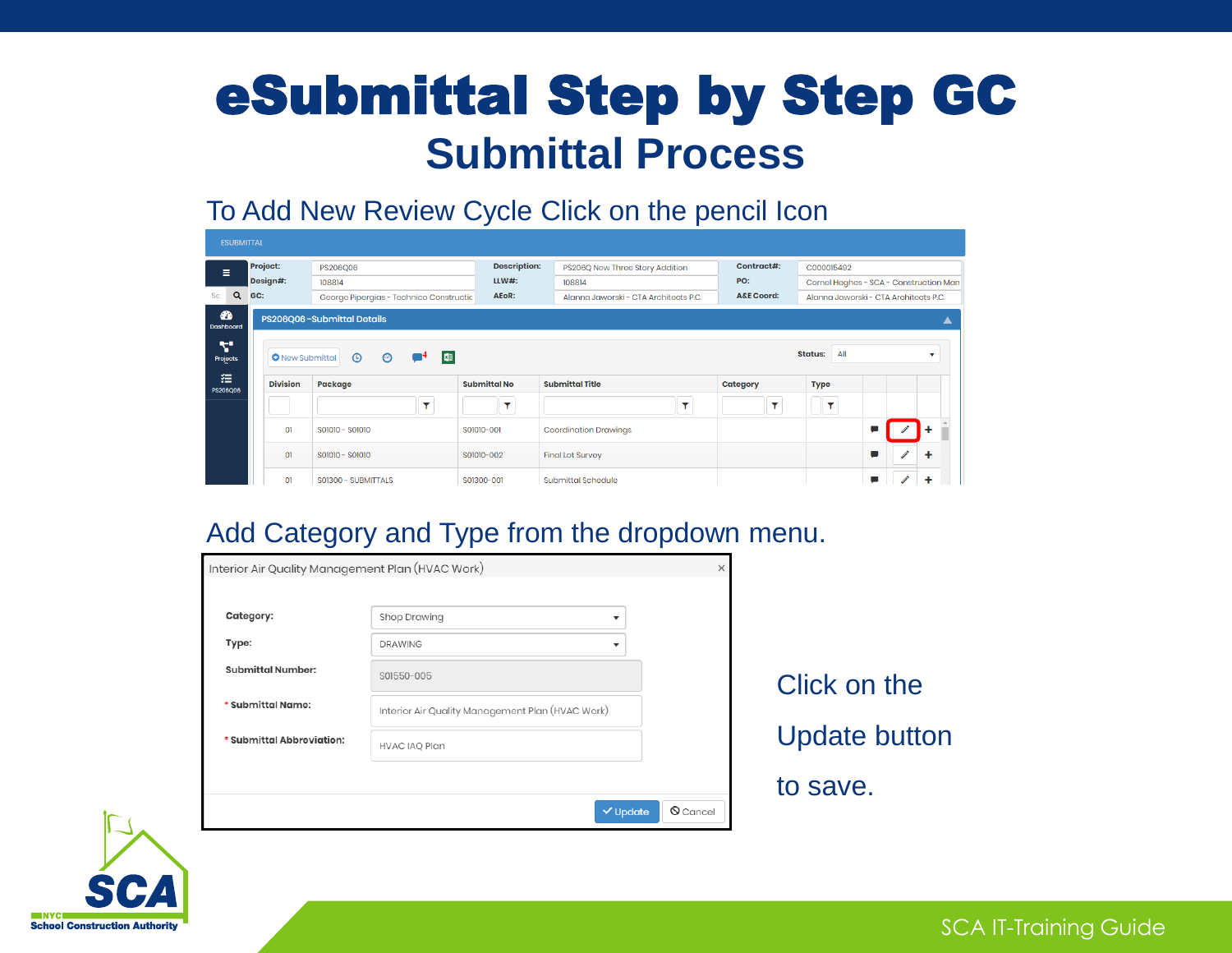### eSubmittal Step by Step GC **Submittal Process**

- 1. From the Dashboard To Do List click on the Project Icon to view the project
- 2. Click on the project to view the submittal details window.
- 3. The GC can add a new submittal or add a new review cycle.
- 4. Click on the pencil (edit) icon to add Category and Type from the dropdown menu. Click on the Update button to save.
- 5. To add a new review cycle click on the Plus icon at the end of the row.
- 6. The GC can also delete a Submittal if a review cycle hasn't been created.\*

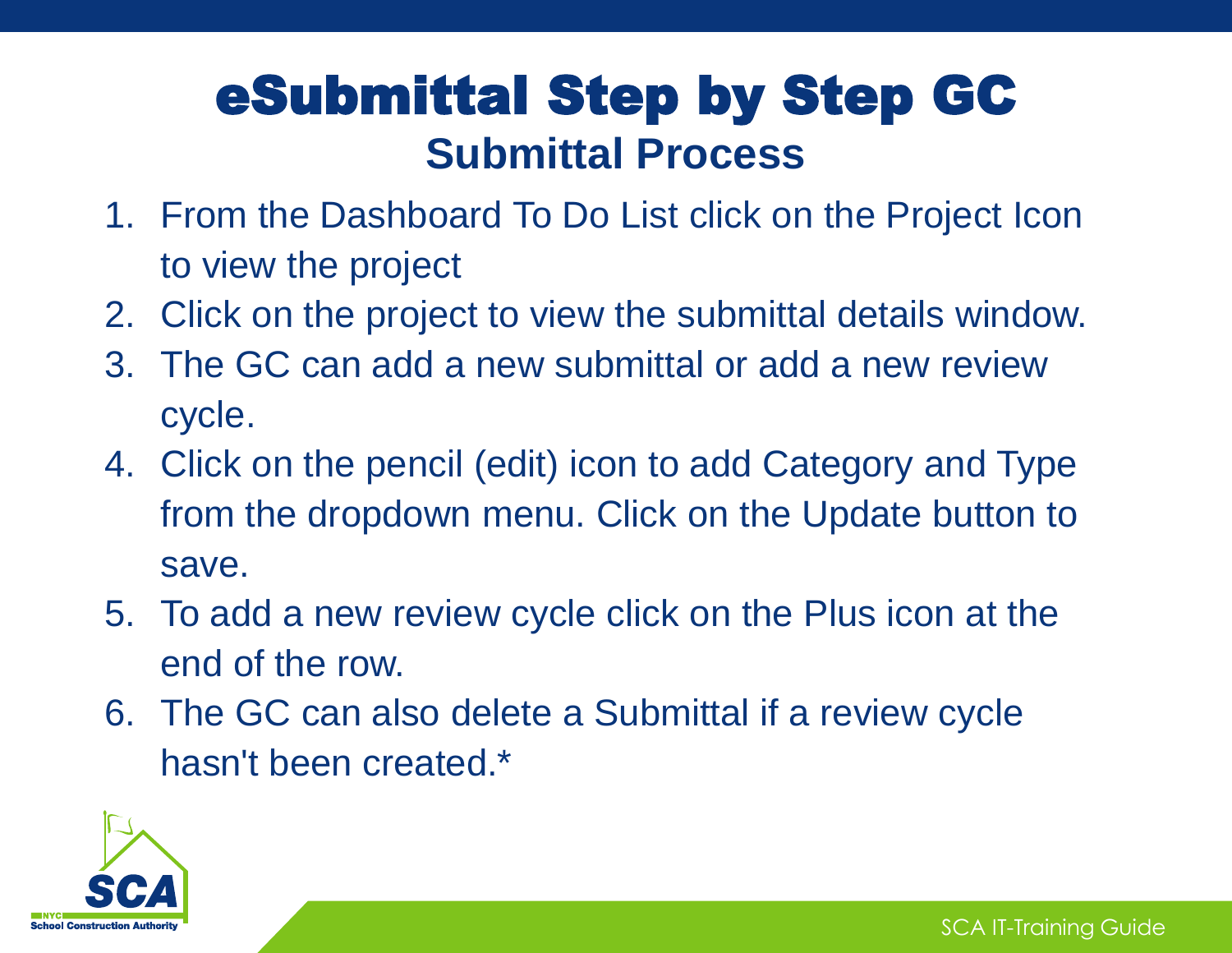### eSubmittal Step by Step GC **Submittal Process – New Review Cycle**

- To add a new review cycle click on the Plus icon at the end of the row.
- Select Yes to the Prompt

| <b>ESUBMITTAL</b>             |     |                        |                                         |                     |                                       |                       |                                        |
|-------------------------------|-----|------------------------|-----------------------------------------|---------------------|---------------------------------------|-----------------------|----------------------------------------|
| Ξ                             |     | Project:               | PS206Q06                                | <b>Description:</b> | PS206Q New Three Story Addition       | Contract#:            | C000015492                             |
|                               |     | Design#:               | 108814                                  | $LLW#$ :            | 108814                                | PO:                   | Cornel Heghes - SCA - Construction Man |
| $\alpha$<br>Se                | GC: |                        | George Pipergias - Technico Constructic | AEoR:               | Alanna Jaworski - CTA Architects P.C. | <b>A&amp;E Coord:</b> | Alanna Jaworski - CTA Architects P.C.  |
| $\bullet$<br><b>Dashboard</b> |     |                        | PS206Q06-Submittal Details              |                     |                                       |                       |                                        |
| z.<br>Projects                |     | <b>O</b> New Submittal | 四<br>$\odot$<br>◉<br>- 7                |                     |                                       |                       | All<br><b>Status:</b><br>v             |
| 狂<br>PS206Q06                 |     | <b>Division</b>        | Package                                 | <b>Submittal No</b> | <b>Submittal Title</b>                | <b>Category</b>       | <b>Type</b>                            |
|                               |     |                        |                                         |                     | Y                                     |                       | $\overline{\phantom{a}}$               |
|                               |     | O1                     | S01010 - S01010                         | S01010-001          | <b>Coordination Drawings</b>          |                       |                                        |
|                               |     | O1                     | S01010 - S01010                         | S01010-002          | <b>Final Lot Survey</b>               |                       |                                        |
|                               |     | O <sub>1</sub>         | S01300 - SUBMITTALS                     | S01300-001          | Submittal Schedule                    |                       | U                                      |

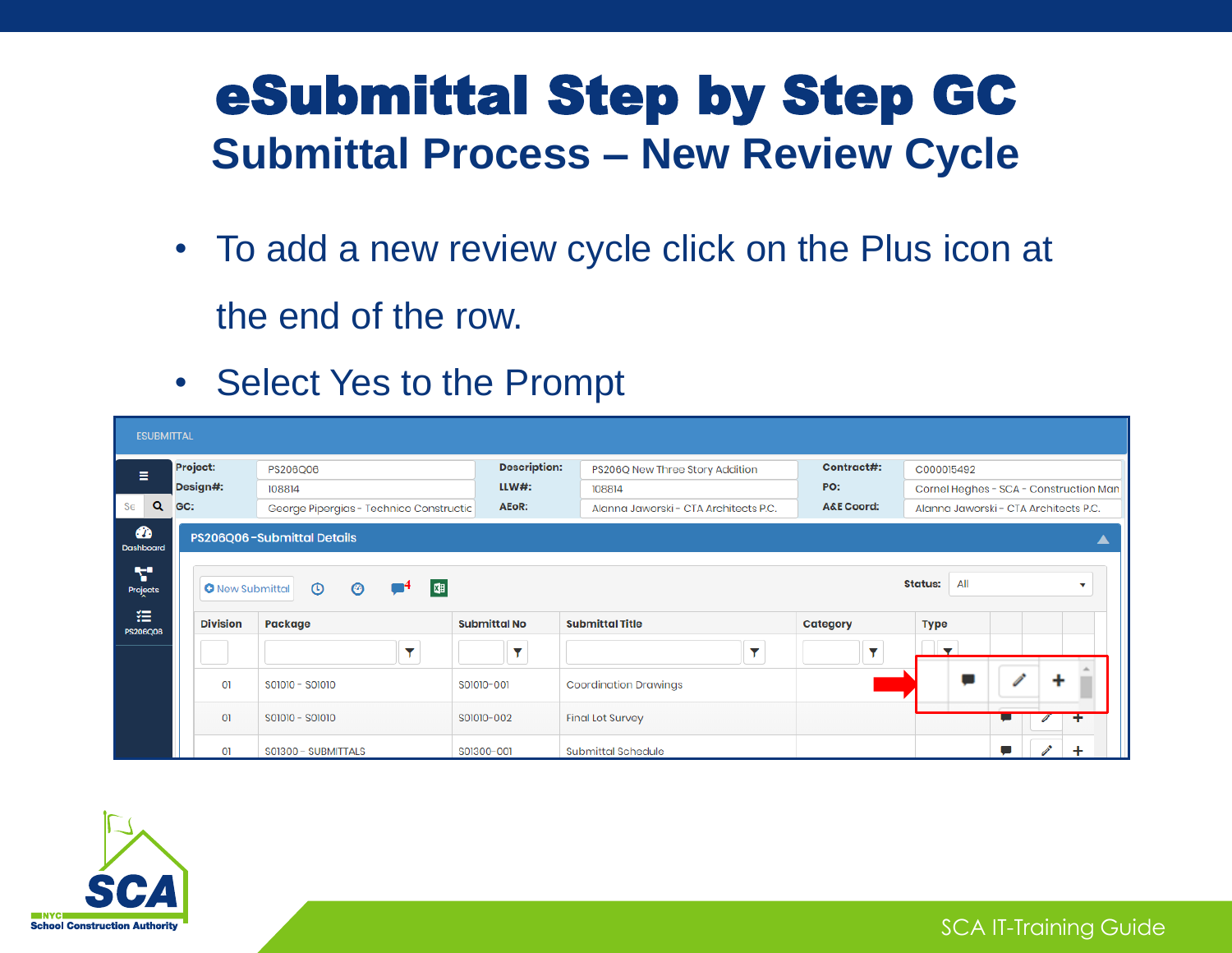### eSubmittal Step by Step GC **Submittal Process – New Review Cycle**

Add New Review Cycle (continue)

- GC will select a submittal type from the drop down menu same selection as indicated in the transmittal
- Submittal file should include the transmittal with information as required by contract documents. (PDF Format ONLY)
- Click Submit for Review button.
- Optional Comments Box Click OK
- Close review cycle window.

#### **Note**

**School Construction Auth** 

- When submitting a sample, follow all the above steps including the transmittal and a picture of the sample (optional)
- Upon receipt of physical sample the submittal coordinator will sent it to reviewer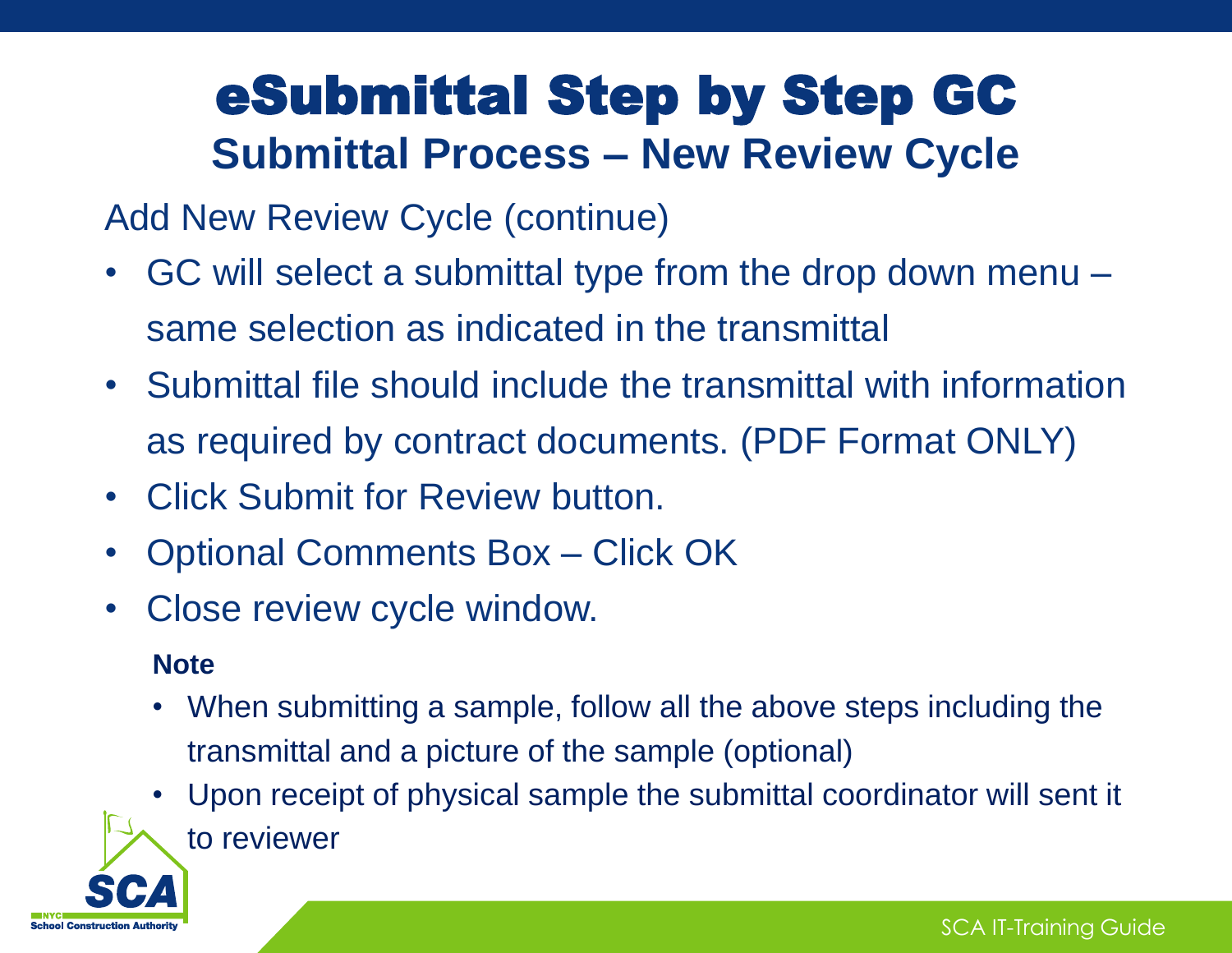## eSubmittal Review Cycle

|                          | GC Create                                      | GC Submit                    | PO/Coordinator                                | AEoR/PO Review                                                            | Forward to GC |             | Ö.<br>$\odot$                  |
|--------------------------|------------------------------------------------|------------------------------|-----------------------------------------------|---------------------------------------------------------------------------|---------------|-------------|--------------------------------|
| Submitted                | <b>Sent To Reviewer</b>                        | <b>Forward To GC</b>         | Coordinator<br>Alanna Jawors <mark>.</mark> i | <b>Submittal Type</b><br>"Alternate Substitution"                         |               | Reviewer    |                                |
| 2.<br>GC<br>Attachments: | Attach<br>M101-Layout1.pdf<br>MIOI-Layoutl.pdf | $\checkmark$ Done            |                                               | * Reviewer Attachments:                                                   |               |             |                                |
|                          |                                                | Plan (HVAC Work) for review? |                                               | Are you sure you want submit S01550-005 - Interior Air Quality Management |               |             | <b>Submit for Review</b><br>3. |
|                          |                                                |                              |                                               |                                                                           |               |             |                                |
|                          |                                                |                              |                                               |                                                                           |               | Close<br>Ok |                                |

SCA IT-Training Guide

**School Construction Authority**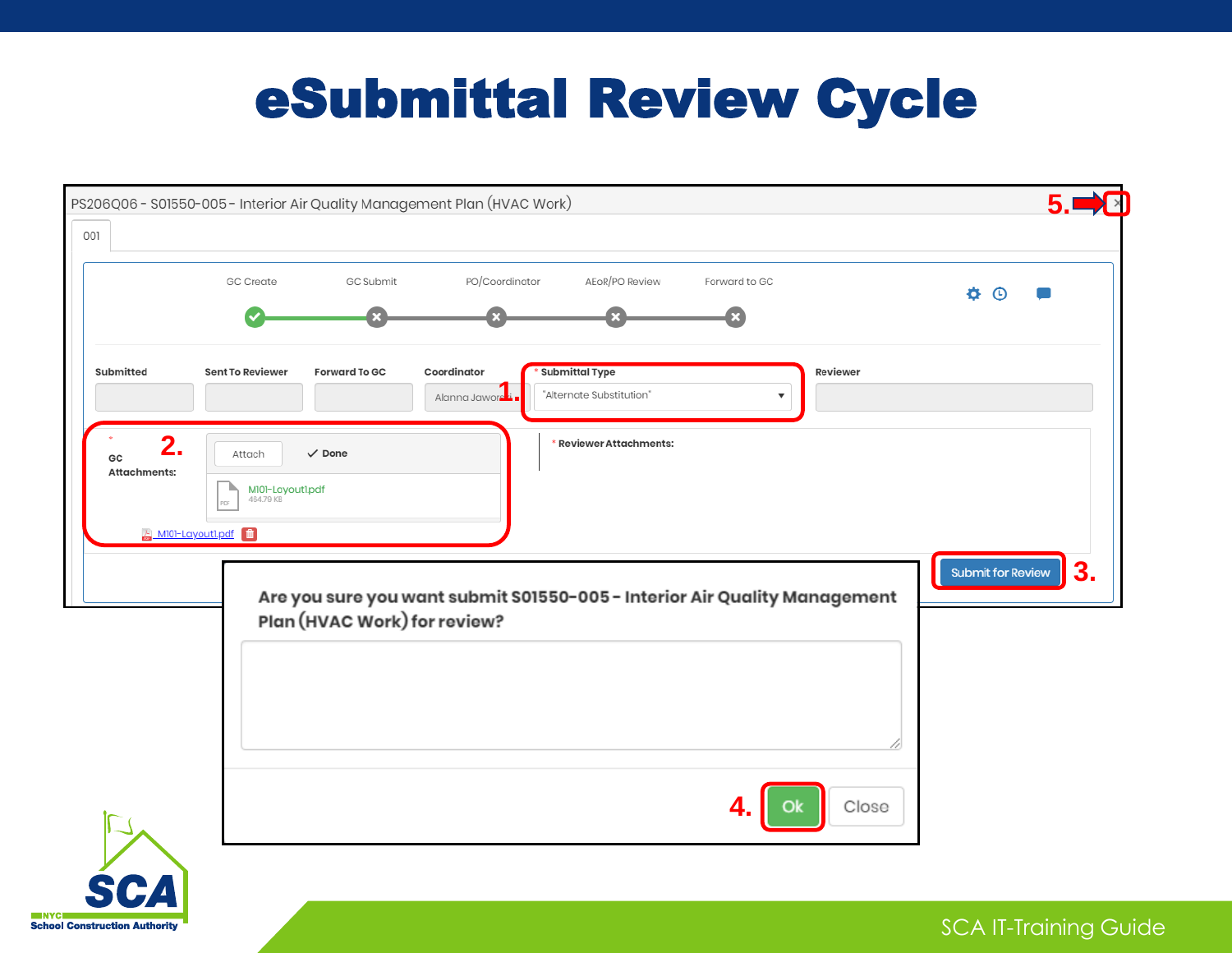## eSubmittal Process

**O** New Submittal

#### **Add New Submittal**

• GC will click on the new Submittal button.

**Key Fields:**

- **1. Division Select Division number from Dropdown menu**
- **2. Package No** Type in first few number and select from menu
- **3. Package Title** If its an existing package the title and abbreviation will be auto populated.
- **4. Package Title Abbrev** Auto populated from Master Log or type in abbreviated package title
- **5. Submittal Title** Manually enter submittal title
- **6. Submittal Title Abbrev** Enter Abbreviation for submittal title (max 35 characters)

#### **Note**

- If a new package was added Submittal Coordinator will need to approve the package before the GC start submitting.
- If added to an existing package, a number will need to be issued before the GC can start the

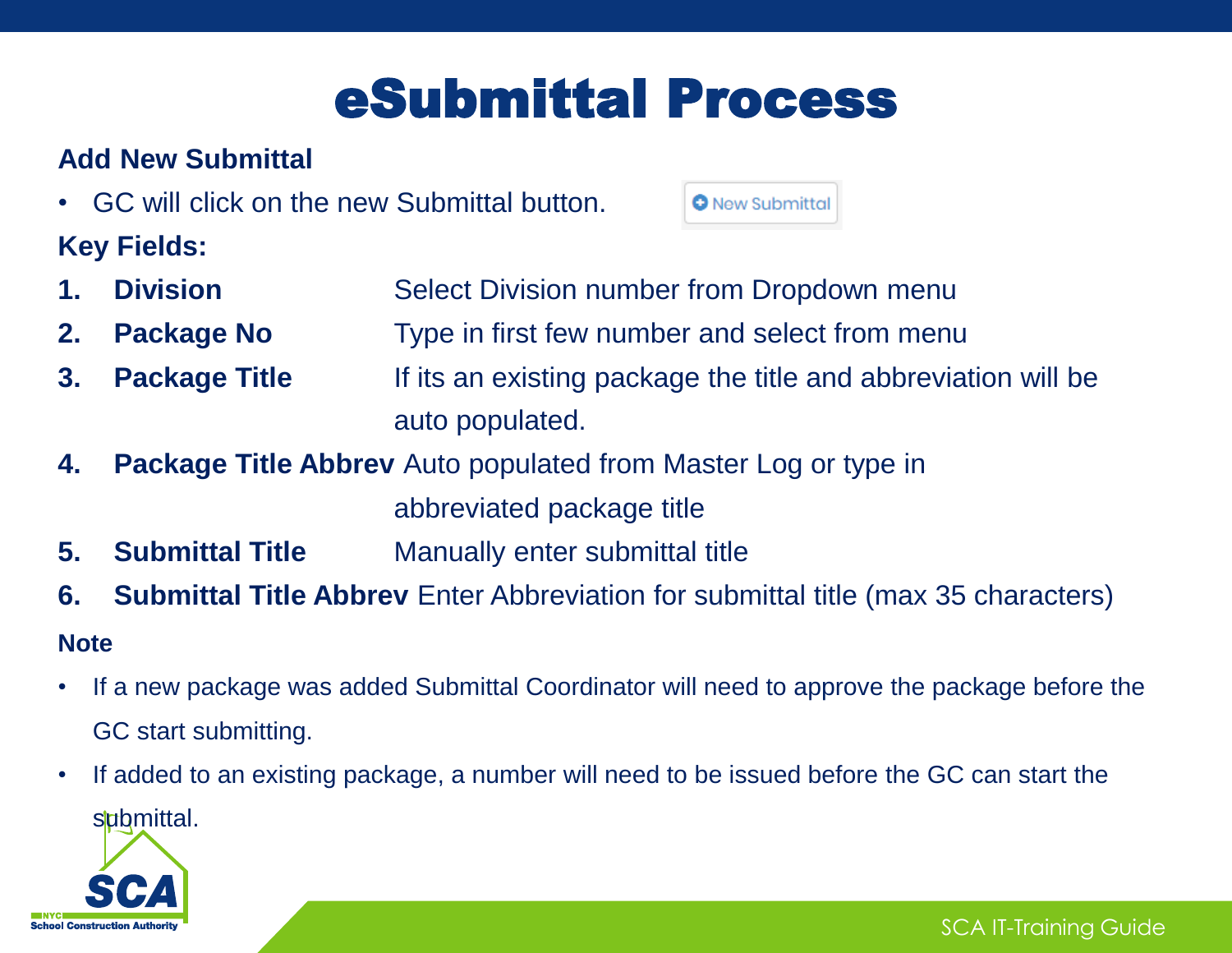## eSubmittal Review Cycle

### **Add New Submittal window**

| <b>Add New Submittul</b>     |                                                  |                          |
|------------------------------|--------------------------------------------------|--------------------------|
| * Division:                  | 5 Structural Steel<br>▼                          |                          |
| 2. * Package No:             | 05120                                            |                          |
| 3. * Package Title:          | STRUCTURAL STEEL                                 |                          |
| 4. * Package Title Abbrev:   | STRUCTURAL STEEL                                 | Max 35 Characters        |
| 5. * Submittal Title:        | Rebar Shop Drawing for East Side of the Building |                          |
| 6. * Submittal Title Abbrev: | Rebar Shop Draw for ESide of the Bldg<br>x       | <b>Max 35 Characters</b> |
| 7.                           | Close<br>Save                                    |                          |
|                              |                                                  |                          |

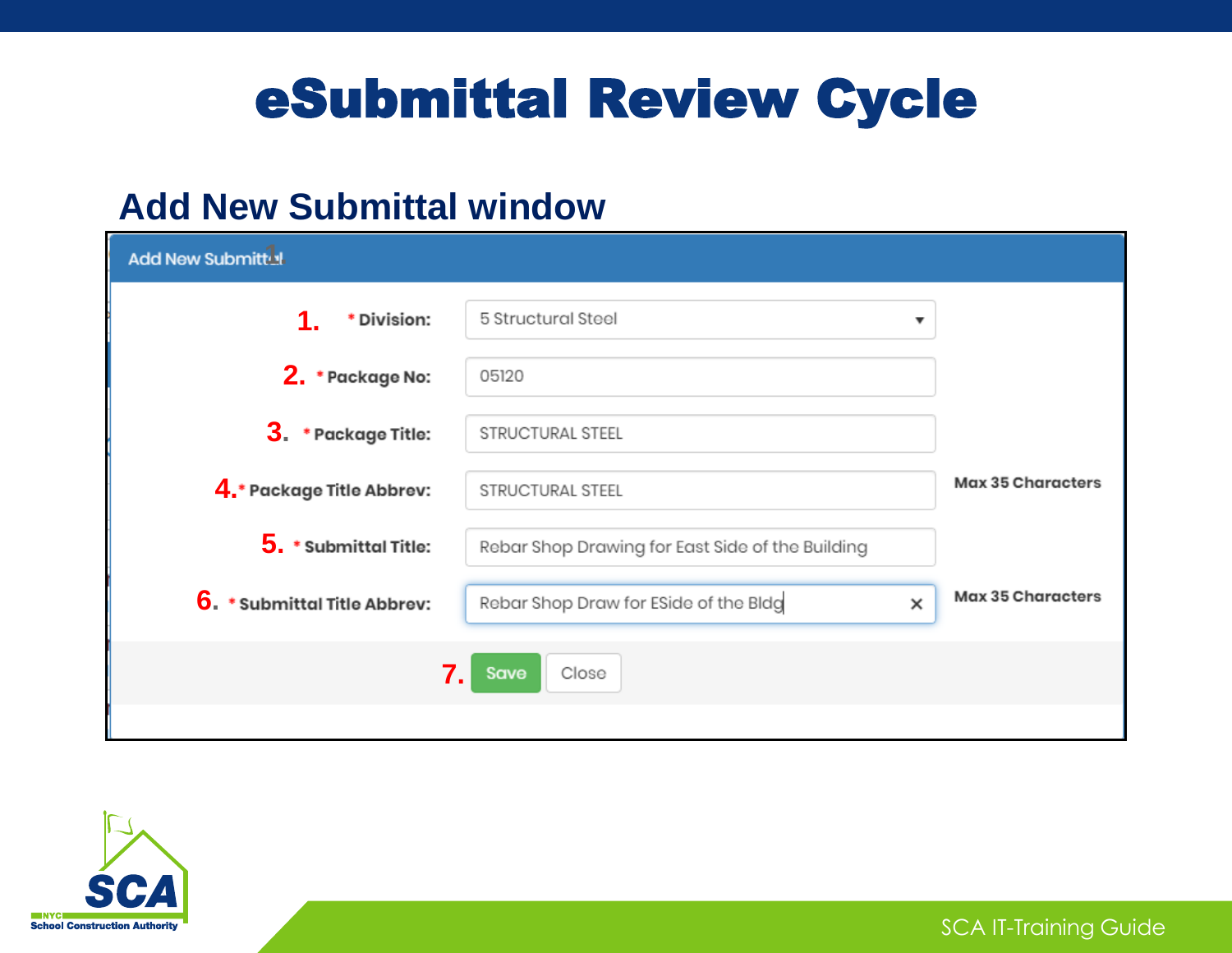# eSubmittal Step by Step GC

### Submittal Proccess

Request a New Review Cycle for an approved submittal

- GC would request to add a new review cycle to a submittal that has been Approved with the status NET or MCN
- Click on the  $\clubsuit$  icon and select Request to Add Review Cycle
- In the comments box enter the reason why a review cycle needs to be added to an approved Submittal
- Upon approval of the request from Submittal Coordinator, GC will be able to add a new review cycle

| <b>Sent To Reviewer</b><br>* Submittal Type<br><b>Forward To GC</b><br>Coordinator<br>Reviewer<br>Company<br>Per Spec/Basis of Design<br>6/11/2019<br>6/18/2019<br>Monica Lorza Alban<br>SCA-AE<br>Juan Escobar<br>* Reviewer Attachments:<br>2 15410-0017-002 (EAGLE) P-104-SD, 2nd Fir Plumbing Pin SDrwg (RES) pdf<br>2 15410-0017-002 (EAGLE) P-104-SD, 2nd Fir Plumbing Pin SDrwg (RES) pdf |                   | <b>GC</b> Create | <b>GC Submit</b> | PO/Coordinator | AEoR/PO Review<br>No Exceptions Taken |  | 臺<br>$(\mathbb{C})$<br>Request to add Review Cycle |
|--------------------------------------------------------------------------------------------------------------------------------------------------------------------------------------------------------------------------------------------------------------------------------------------------------------------------------------------------------------------------------------------------|-------------------|------------------|------------------|----------------|---------------------------------------|--|----------------------------------------------------|
|                                                                                                                                                                                                                                                                                                                                                                                                  | Submitted         |                  |                  |                |                                       |  |                                                    |
|                                                                                                                                                                                                                                                                                                                                                                                                  | 6/11/2019         |                  |                  |                |                                       |  |                                                    |
|                                                                                                                                                                                                                                                                                                                                                                                                  | * GC Attachments: |                  |                  |                |                                       |  |                                                    |

SCA IT-Training Guide

**School Construction Authority**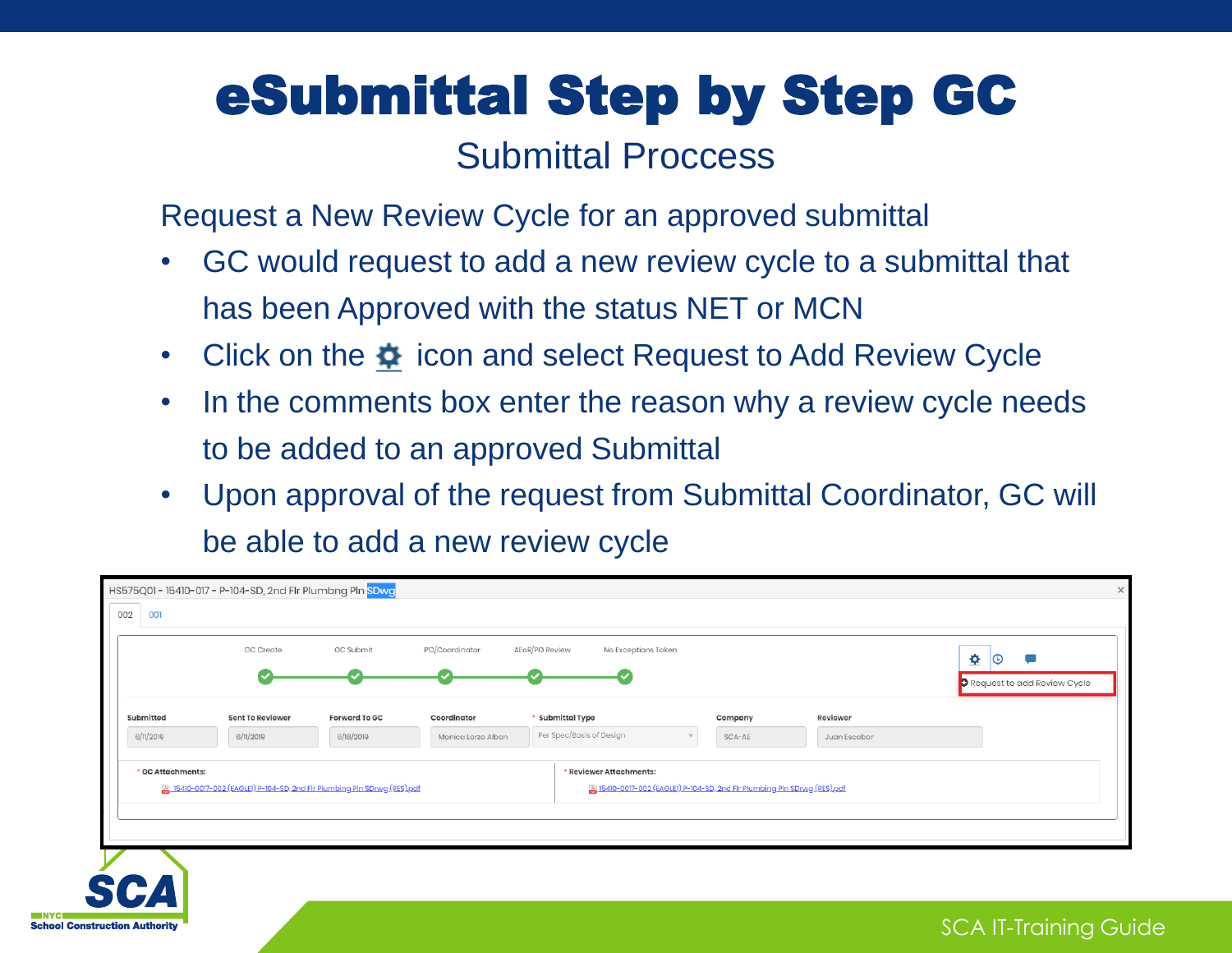